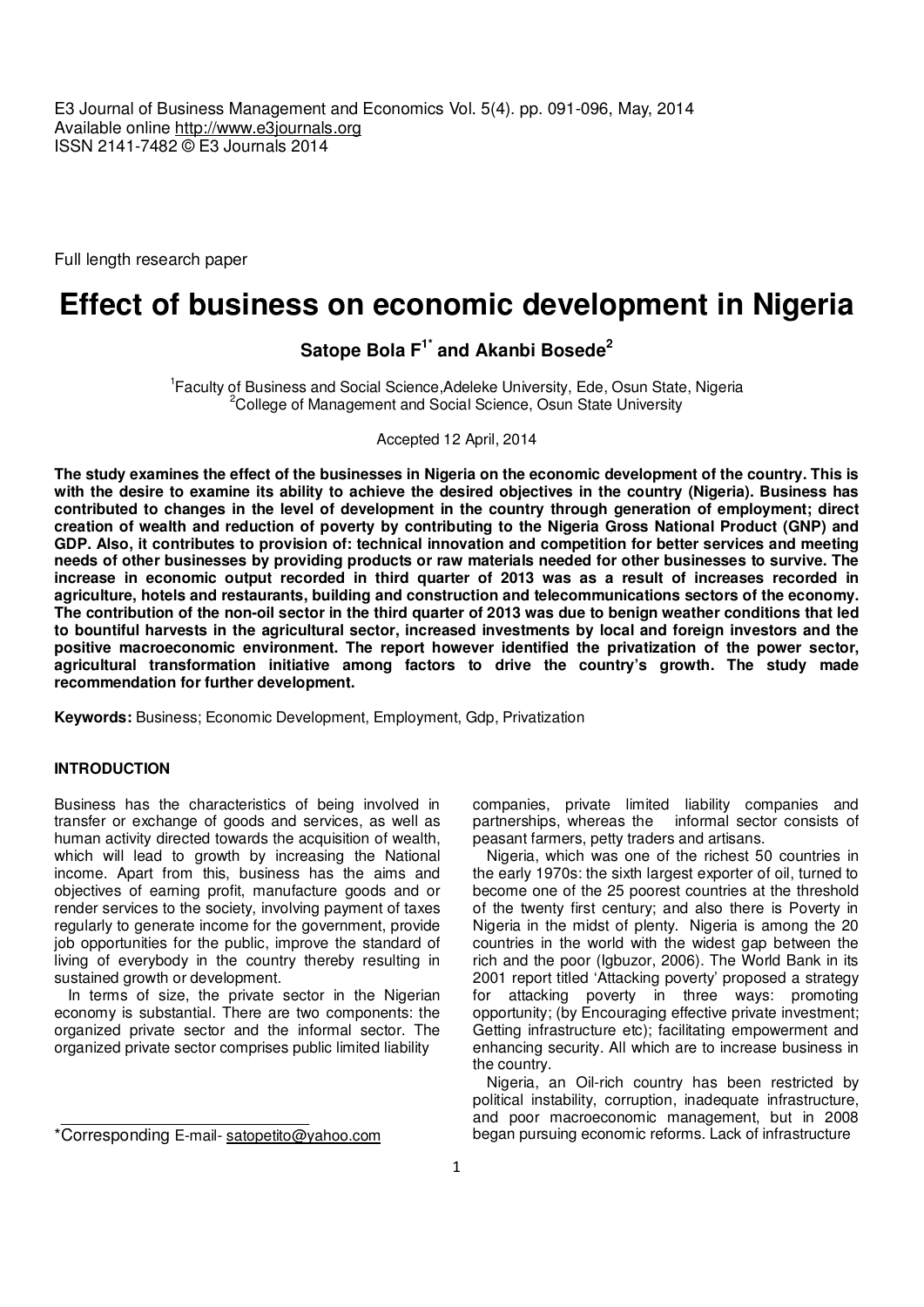and slow implementation of reforms are key impediments to growth in Nigeria. The government is working toward developing stronger public-private partnerships for roads, agriculture, and power. Nigeria's financial sector was hurt by the global financial and economic crises, but the Central Bank governor has taken measures to restructure and strengthen the sector by imposing mandatory higher minimum capital requirements (Nigeria Economy Profile, 2013).

National Economic Empowerment and Development Strategy (NEEDS), was launched in 2003 as a major initiative to reposition the economy of Nigeria in order to meet the multifaceted challenges confronting the economy. The NEEDS is a home-grown economic programme targeted towards achieving a stable, predictable and sustainable macroeconomic environment; non-inflationary and non-oil GDP growth. It is a medium term strategy which aims at poverty reduction, wealth creation, employment generation and value re-orientation. It is a nationally coordinated framework of action in close collaboration with the State and Local governments (with their State Economic Empowerment and Development Strategy (SEEDS) and other stakeholders. The vision is to consolidate on the achievements in 1999-2003 and build a solid foundation for the attainment of Nigeria as the largest and strongest African economy. The NEEDS encompasses important structural reforms designed to enhance the transparency and accountability of public sector policies and institutions. The process was expected to address many of the deep-rooted macroeconomic and structural challenges in order to restore stability and promote rapid and sustainable economic growth (development). The NEEDS document implemented was to create conducive environment for business and foreign investment so as to ensure a government sector cum private sector partnership for growth. In particular, it focused on the provision of basic services, empowering Nigerians and encouraging the private sector to become the engine of growth of the economy. The empowerment was focus on the areas of health, education, the environment, integrated rural development, employment, youth development and so on as well as a weapon to reduce poverty and underdevelopment in the country.

Weak infrastructure has been a driver of rising cost of doing business in Nigeria. In order to tackle this problem, government embarked on massive rehabilitation and construction of new infrastructure reinforced by the privatization and deregulation policy for increased participation of the private sector in infrastructure development.

National Council on Privatisation was set up to ensure proper implementation of the privatization programme. The policy of deregulation of major sectors of the economy which had been putin place since the Structural Adjustment Programme (SAP) in 1986 was sustained.

Consequently, the communication sub-sector was the first to beprivatized with the licensing of many global system for mobile (GSM) communication which led to the telecommunication business revolution (Soludo, 2007). The deregulation of the downstream oil sector enhanced private sector participation and put an end to the incessant fuel crises that plagued the economy.

Thus, with the various steps taken by the government this study therefore examines the relationship between business and economic development in Nigeria to see the effect of the businesses in Nigeria on the economic development of the country. This is with the desire to examine its ability to achieve the desired objectives in the country; Nigeria.

The paper is organized into five sections section 1 provides the introduction; section 2 the literature review; section 3 describe the methodology; section 4 discusses the results; while the final section provides the conclusion and recommendation.

#### **LITERATURE REVIEW**

Many scholars have written on the concept of unemployment and other factors in Nigeria hindering development as well as the major issues of concern for economic development of the country. This study is considered necessary to examine the important effects of business on economic development.

**Business**: According to William et al. (2005) Business could be defined as an activity in which different persons exchange something of value whether goods or services for mutual gain or profit. Business involves risk which is possibility of loss or gain as a result of investing capital. Risk is the chance an entrepreneur takes of losing time and money on business that may not be profitable. In reality, risk taking is the critical element for improving our standard of living which may have important effects on the growth and development of a country. According to him, the business activities could be grouped into: **Education**: Computer training centers, Primary Schools, Secondary Schools, Universities. Colleges, Music Schools, Computer Hardware Dealers; **Emergency**: Ambulance Services, Emergency Rescue, Fire Brigade, Hospitals; and **Entertainment:** Art Galleries, Night Clubs, Cinema Hall, Live Bands, Fashion **(**Fashion Designers, Modeling Agencies, Boutiques, Clothing Accessories, Barbing Salon) and Agriculture, hotels and restaurants, building and construction and telecommunications sectors of the economy). William et al. (2005)

**Concept of Economic Development**: Economic development could be viewed simply as implying increased output, greater efficiency in output generation and changes in the technical and institutional arrangements by which it is produced and distributed.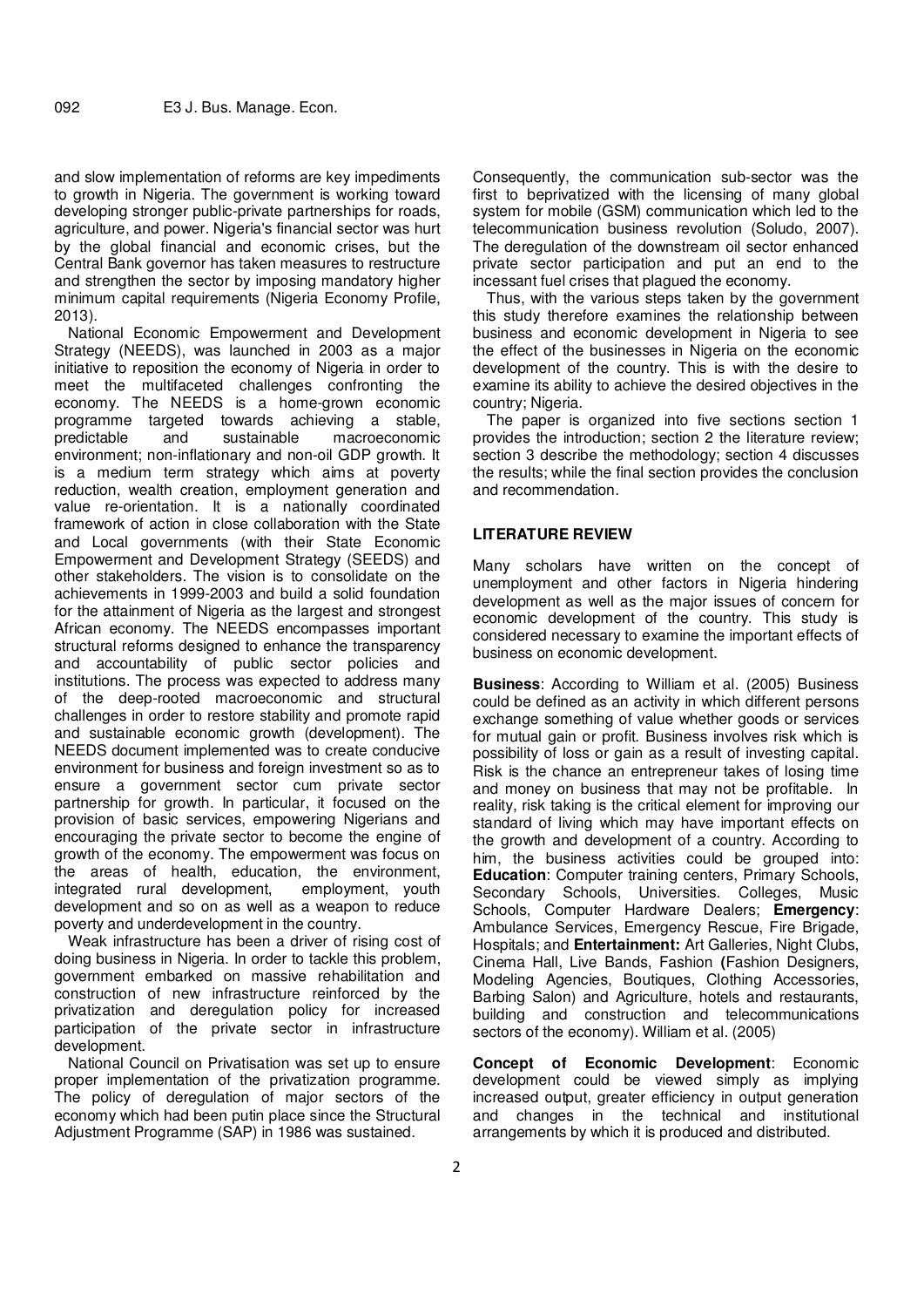According to Olajide (2004) Economic development is the process whereby the real per capita income increases over a long period of time. Also, Dudley Seers (1982 cited in Olajide, 2004) however sees development from the standpoint of what has been happening to poverty, unemployment and inequality over time. Where there is reduction in the three variables in an economy from high level, then the country could be said to be experiencing development (Olajide, 2004). The consideration of economic development emphasised the sources of growth.

Economic development generally refers to the sustained, concerted actions of policy makers and communities that promote the standard of living and economic health of a specific area. Economic development can also be referred to as the quantitative and qualitative changes in the economy. The actions can involve development of human capital, critical infrastructure, regional competitiveness, environmental sustainability, social inclusion, health, safety, literacy and other initiatives.

Economic development differs from economic growth. Growth on a general term could be confined to increase in output (per unit of input) while development implies increase in output together with a change in technical and institutional arrangement involved in production. Growth can take place without development but, a nation cannot achieve economic development without having achieved economic growth. Thus, economic growth is a subset of economic development as economic development is not purely an economic phenomenon. According to Tejvan (2011), in economics, Economic growth is an increase in real GDP which means an increase in the value of goods and services produced in an economy. The rate of economic growth measures the annual percentage increase in real GDP. In the long run, economic growth is determined by factors which influence the growth of Long Run Aggregate Supply (LRAS) (the PPF of the economy). If there is no increase in LRAS, then a rise in Aggregate Demand will just be inflationary (Tejvan, 2011). LRAS can be influenced by:

**Levels of infrastructure:** Investment in roads, transport and communication can help in reducing firms' costs and expand production. Without the needed infrastructure it may be difficult for firms' competitiveness in the international markets. The lack of infrastructure is mostly a factor holding back some developing countries like Nigeria.

**Human Capital:** Human capital refers to the productivity of workers which will be determined by levels of education, training and motivation. Increased labour productivity can assist the efficiency of firms and enable them to take on more sophisticated production (Tejvan, 2011).

**Development of Technology:** In the long run development of new technology is a key factor in enabling improved productivity and higher economic growth.

Other Factors that Can Affect Growth in the Short Term (Tejvan, 2011) are: **Commodity Prices-** A rise in commodity prices such as a rise in oil prices can cause a shock to growth. It causes SRAS to reduce leading to higher inflation and lower growth; **Political Instability**which can provide a negative shock to growth; **Weather**the exceptionally cold weather can lead to a shock fall in GDP and **Interest rates-** while higher interest rates can have negative effect on growth by reducing borrowing and same effect as lower government spending (tight fiscal policy); High economic growth can be caused by relatively low real interest rates, Rising wages and rising consumer confidence (Tejvan,2011). Economic growth is an increase in real GDP. It means an increase in the value of goods and services; it is one aspect of the process of economic development.

Development has to do with and improving human welfare which essentially involve increasing the amount of goods and service available to people. The more the output produced the more the wealth and benefit. Development is therefore basically about increasing the volume of business turnover, i.e. the volume of production for sale.

**Role of Business:** Economists expect business companies to improve the economy by improving the quality of goods and services produced through competition, thereby contributing to Gross National Product (GNP) and a country's level of economic development is determined by its GNP. Also, businesses are expected to encourage Innovations by seeking to improve their Products and services (William et al., 2005; Karen, 2008)

# **METHODOLOGY**

The statistical analysis in this study relied on secondary data from the National Bureau of Statistics (NBS) and Statistical Bulleting of Central Bank and World Bank information on the growth rate of the economy provided in Tables 1, and 2.The study also used survey research design through a survey of some of the business companies in Nigeria. The survey of the business companies revealed some of the established businesses in the country with specific examples mainly from Lagos State being the business headquarter of Nigeria

#### **FINDINGS**

According to Akinbogun (2003) many small-scale businesses or ceramic enterprises like ceramic industry,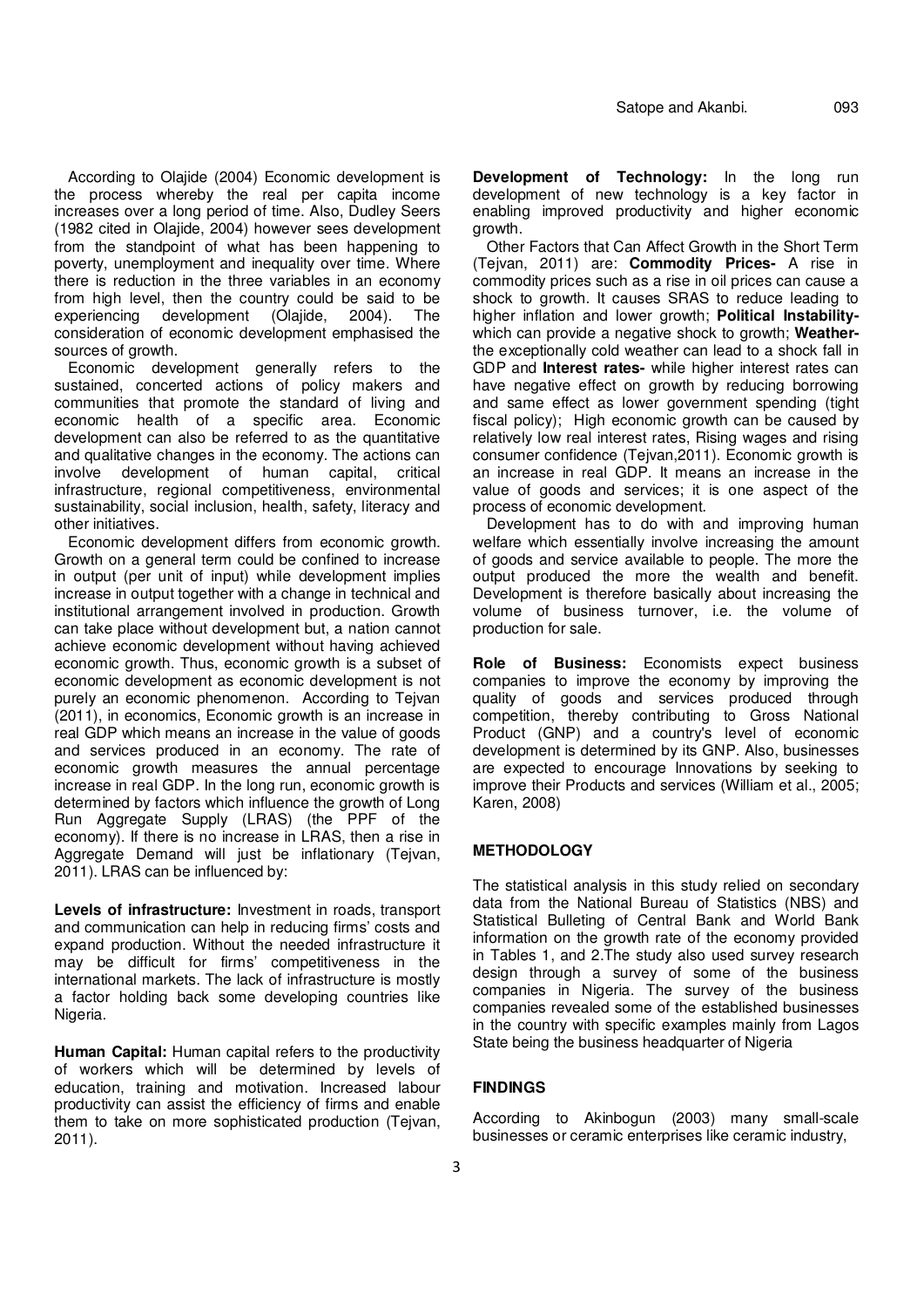| Year            | GDP- per capita (PPP) 2012 US dollars | GDP- real growth rate | GDP - per capita | <b>Inflation</b> |  |
|-----------------|---------------------------------------|-----------------------|------------------|------------------|--|
| 2009            |                                       |                       |                  | 12.5%            |  |
| 2010 est.       | \$2,600                               | 8%                    | \$2,500          | 13.7%            |  |
| 2011 est.       | \$2,700                               | $7.4\%$ .             | \$2,600          | 10.7%            |  |
| 2012 est.       | \$2,800                               | 7.1%                  | \$2,700          | 11,2%            |  |
|                 | GDP - composition by                  | GDP - composition by  |                  |                  |  |
|                 | sector (2012)                         | sector (2011)         |                  |                  |  |
| Agriculture     | 30.9%                                 | 35.4%                 |                  |                  |  |
| Industry        | 43%                                   | 33.6%                 |                  |                  |  |
| <b>Services</b> | 26%                                   | 31%                   |                  |                  |  |

**Table 1.** Nigeria Gross Domestic Product (GDP)

**GDP - composition by sector:** http://www.gfmag.com/gdp-data-country-reports/207-nigeria-gdp-countryreport.html#axzz2u6RA1ORmhttp://www.indexmundi.com/nigeria/economy\_profile.html(2013)

**Table 2.** List of Nigerian states by GDP

| Rank | <b>State</b>       | <b>PPP GDP (2010; in</b><br>millions of USD) | Rank | <b>State</b> | <b>PPP GDP (2010;in)</b><br>millions of USD) | Rank | <b>State</b> | PPP GDP (2010; in<br>millions of USD) |
|------|--------------------|----------------------------------------------|------|--------------|----------------------------------------------|------|--------------|---------------------------------------|
|      | Lagos              | US\$74,674 <sup>[3]</sup>                    | 13   | Ondo         | US\$8.414                                    | 25   | Enugu        | US\$4,396                             |
| 2    | <b>Rivers</b>      | US\$21.073                                   | 14   | Osun         | US\$7,280                                    | 26   | Bayelsa      | US\$4,337                             |
| 3    | Delta              | US\$16.749                                   | 15   | Benue        | US\$6,864                                    | 27   | Zamfara      | US\$4.123                             |
| 4    | Oyo                | US\$16.121                                   | 16   | Anambra      | US\$6.764                                    | 28   | Kwara        | US\$3,841                             |
| 5    | lmo                | US\$14,212                                   | 17   | Katsina      | US\$6.022                                    | 29   | Taraba       | US\$3,397                             |
| 6    | Kano               | US\$12.393                                   | 18   | Niger        | US\$6,002                                    | 30   | Kebbi        | US\$3,290                             |
| 7    | Edo                | US\$11,888                                   | 19   | <b>Borno</b> | US\$5.175                                    | 31   | Nassarawa    | US\$3,022                             |
| 8    | Akwalbom           | US\$11.179                                   | 20   | Plateau      | US\$5.154                                    | 32   | Jigawa       | US\$2,988                             |
| 9    | Oqun               | US\$10,470                                   | 21   | Sokoto       | US\$4,818                                    | 33   | Ekiti        | US\$2,848                             |
| 10   | Kaduna             | US\$10.334                                   | 22   | Bauchi       | US\$4.713                                    | 34   | Ebonyi       | US\$2,732                             |
| 11   | <b>Cross River</b> | US\$9.292                                    | 23   | Kogi         | US\$4,642                                    | 35   | Gombe        | US\$2,501                             |
| 12   | Abia               | US\$8,687                                    | 24   | Adamawa      | US\$4,582                                    | 36   | Yobe         | US\$2,011                             |

http://en.wikipedia.org/wiki/List\_of\_Nigerian\_states\_by\_GDP From Wikipedia, the free encyclopedia

glass industry and textile industry among others, are facing difficult times. The survey of small-scale ceramic enterprises established in south-western Nigeria from 1960 to 2004, examined against the business environment in Nigeria revealed that the problem was due to the unfavourable economic environment in terms of the facilities available for production and types of wares produced.

The privatization and deregulation policies encouraged trade and investment as well as promoting growth of the economy. For instance, the liberalization of the service sector yielded significant results. The total number of hotel beds nearly tripled, from 12,900 in 1999 to 37,528 in 2003. Room occupancy rate also increased, from 71 percent in 1999 to 82.5 percent in 2003. The number of visiting foreign nationals nearly tripled, from 1,392 to 3,897, with an annual growth rate averaging 30.0 per cent in 2002 and 2003.

Examples of business Companies are ''CORPORATE PLUS STANDARD COMPANY'' found in: Alimosho, Lagos, Nigeria with products like**:** Computer Hardware and Accessories, Printers / Binders rendering services like: Branding of any kind of gift item, handle sales of its equipment; "MARKETING COMMUNICATIONS COMPANY'' located in**:** Ikoyi, Eti Osa, Lagos, Nigeria producing**:** Female clothes, female shoes, male clothes; rendering services like**:** Advertisement services, brand reviews, event coverage and reportage. Also in Ikeja Area Office, Ikeja, Lagos, Products are: Accounting Outsourcing, Accounting Software Dealer, Grass cutting machine and rendering services like**:** Bank Reconciliation, Book Keeping services, computerization of accounting systems. In Dolphin Estate, Eti Osa, Lagos, Nigeria, providing Services like**:** Business Advisory Services, Business Representative, Human Resources Management Agency And Recruitment; In Victoria Island,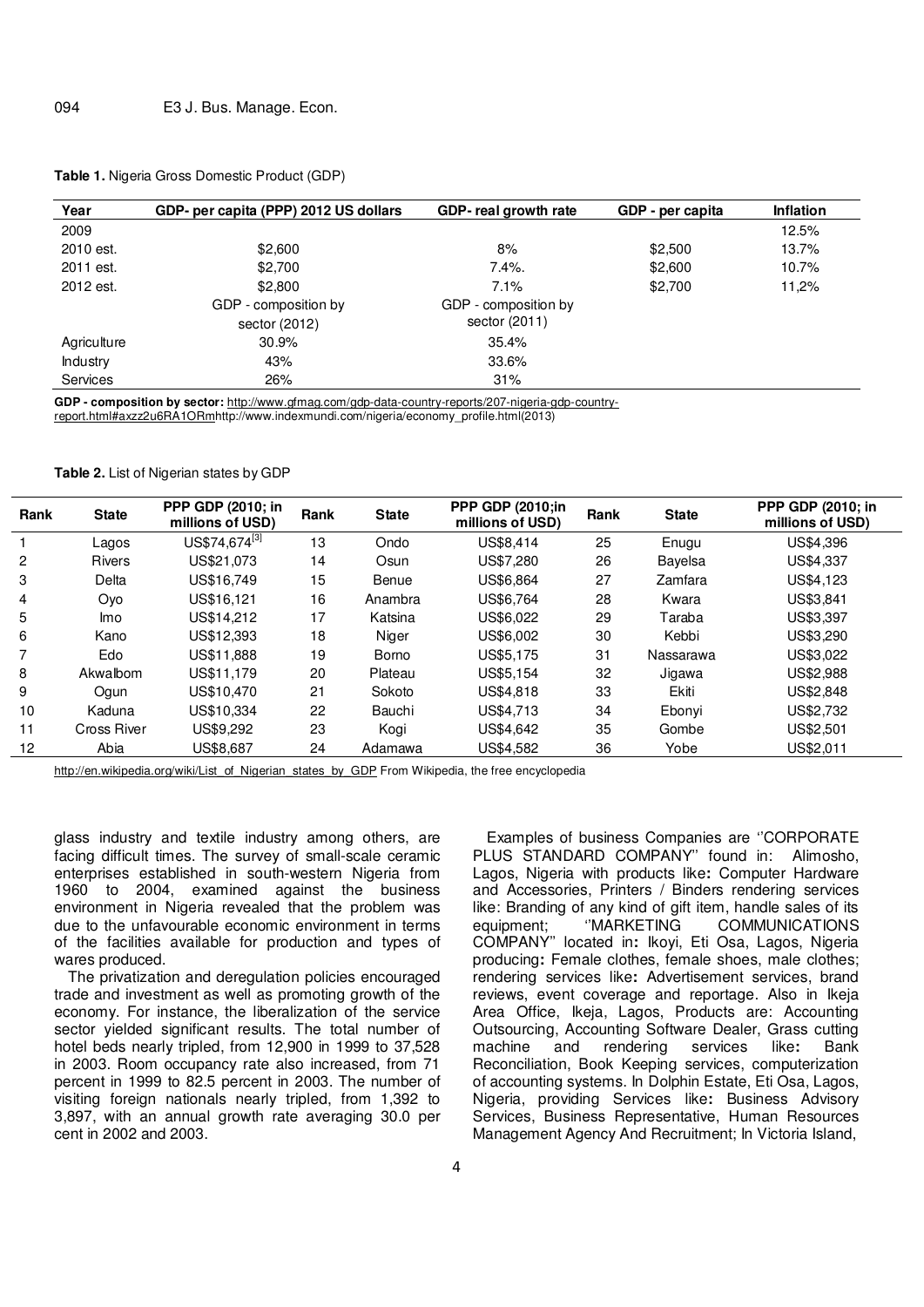Eti Osa, Lagos, Products are: Office Furniture, and Services provided are: Conference Rooms, Corporate Event Planning And Management, Virtual Office. **In** Ikeja, Lagos, we have Services like: Estate Management, Investment, Multi-Level Marketing; Also **In** Bariga, Shomolu, Lagos, Nigeria where Products are: Cement Sales with Services: Cooperative Society, Sales And Marketing, Travel Agency, Food: Bakery, Ice Cream Shops, Pizza Outlets, Restaurants, Fast Food Joints. Also located in Victoria Island, Lagos Island, Lagos, Nigeriaare**Products:**Computer Hardware, Microsoft Arc Touch Mouse with Services: Business Consultancy Services.

DANGOTE GROUP is one of the most diversified business conglomerates in Africa with a hard - earned reputation for excellent business practices and products' quality with its operational headquarters in the bustling metropolis of Lagos, Nigeria in West Africa. The Group's activities encompass Cement - Manufacturing, Packing & Distribution.

Because Lagos state has so many of these business companies it has been able to contribute more to the Nigerian GDP as presented in table 2. The survey also revealed that most graduates go to Lagos for employment because of the business companies there.

The National Bureau of Statistics (NBS) data showed that GDP growth rate was 6.81 per cent as at the third quarter of 2013. While the growth rate of the non-oil sector stood at 7.95 per cent as at the third quarter of 2013, the highest quarterly growth as at the end of September 2013 (Table 1).

The increase in the economic output recorded in the third quarter of 2013 was confirmed to be as a result of increases recorded in the agriculture, hotels and restaurants, building and construction and telecommunications sectors of the economy. The contribution of the non-oil sector in the third quarter of 2013 was due to benign weather conditions that led to bountiful harvests in the agriculture sector, increased investments by local and foreign investors and the positive macroeconomic environment.

The report however identified the privatisation of the power sector, agricultural transformation initiative among factors to drive the country's growth. It noted that the privatisation of the power generation and distribution companies owned and operated by the Power Holding Company of Nigeria (PHCN) had set the tone for the eventual turn-around and increased growth in the output potential of the Nigerian economy in the medium-to-long term.

# **EFFECT OF BUSINESS ON ECONOMIC DEVELOPMENT IN NIGERIA**

Business or entrepreneurship has played very important role in economic development in Nigeria and also forms

the backbone of National development in Nigeria. The organized private sector, even when it was small in size, is the source of technological advancement in the economy. The large informal segment, on the other hand, employs an estimated 70-80 per cent of the labour force and represents a major source of capital formation, particularly in the rural areas. It also provides a cheap source of low level technical manpower to the organization. Some of the developmental roles played by business in the economy of Nigeria are as presented in tables 1 and 2 which could be summarized as presented below.

**Employment Generation:** Employment is created by businesses weather small, medium or large scale for the citizens of Nigeria. Now the employment is created by both private and government businesses unlike the preindependence era when government was the major employer. Thus businesses in Nigeria have helped to reduce the rate of unemployment in the country and thereby helped the businesses to achieve their aims and objectives. The ''Dangote Group'' is the largest industrial conglomerate in West Africa and one of the largest in Africa. It generated revenue in excess of US\$2 billion in 2011. The group is one of the leading diversified business conglomerates in Africa. It employs in excess of 21,000 people (http://en.wikipedia.org).

**Direct Creation of Wealth and Reduction of Poverty**: Business has helped in Contributing to the Nigeria Gross National Product (GNP) which is the total monetary value of all goods and services produced in a country within a particular year by increasing output of goods and services. Since a country's level of economic development in determined by its growth rate from GNP it has contributed to economic development of the country (Table1).Statistics show that the incidence of poverty using the rate of US \$1 per day increased from 28.1 percent in 1980 to 46.3 percent in 1985 and declined to 42.7 percent in 1992 but increased again to 65.6 percent in 1996. The incidence increased to 69.2 percent in 1997. The 2004 report by the national Planning Commission indicates that poverty has decreased to 54.4 percent (Igbuzor, 2006). For Example, DANGOTE GROUP is one of the most diversified business conglomerates in Africa with a hard - earned reputation for excellent business practices and products, it is the largest industrial conglomerate in West Africa and one of the largest in Africa it generated revenue in excess of US\$2 billion in 2011.

**Provision of Technical Innovation:** Innovations have been initiated by establishment of businesses that will bring new ideas to the country and also engineered by businesses seeking to improve their products and services. These innovations have brought tremendous